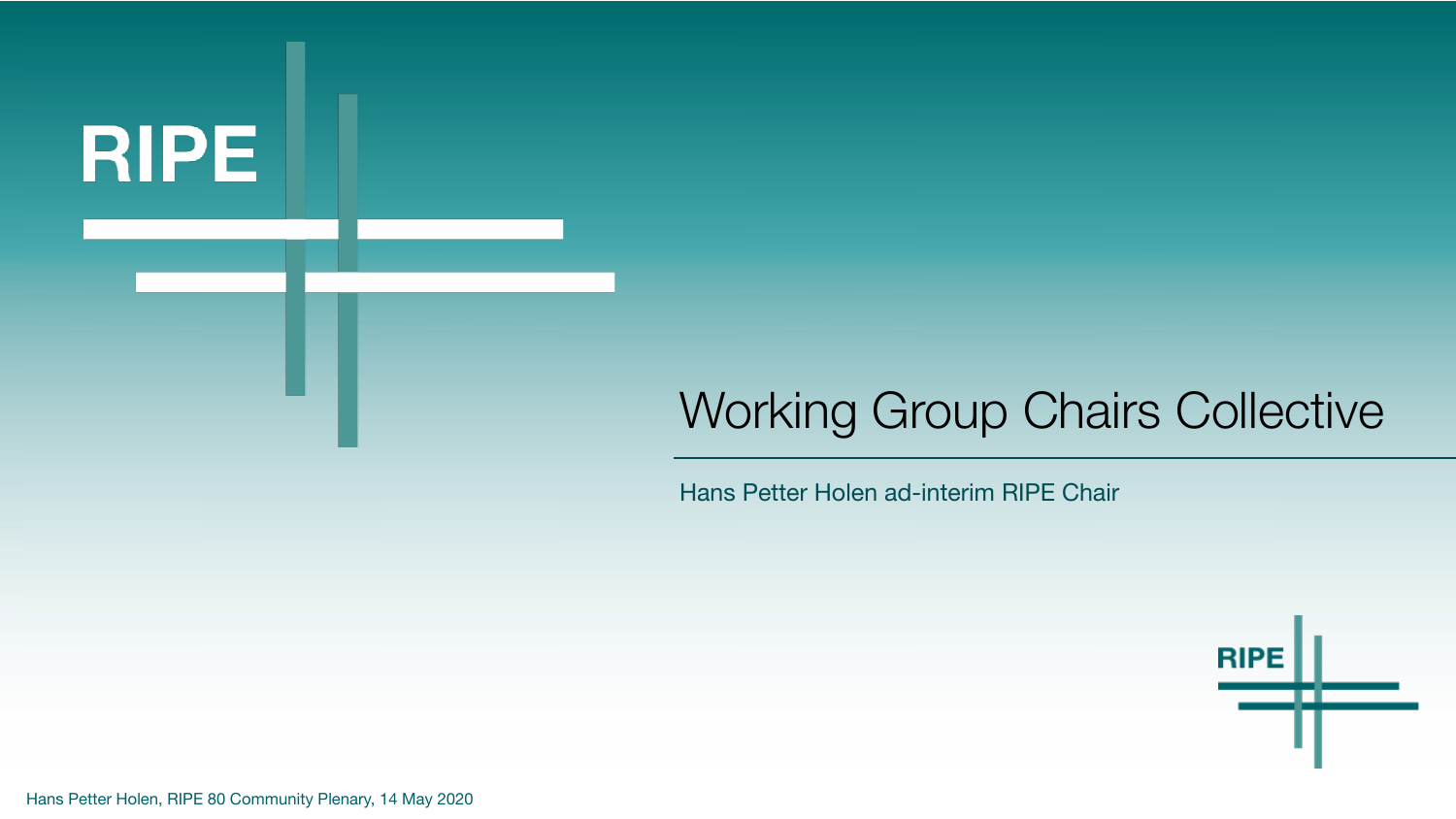# Working Group Chairs Collective

- Recommendation 12. What the Working Group Chair Collective does and what it is responsible for
- Recommendation 7. Working Group Chair selection
- Working Group Chair support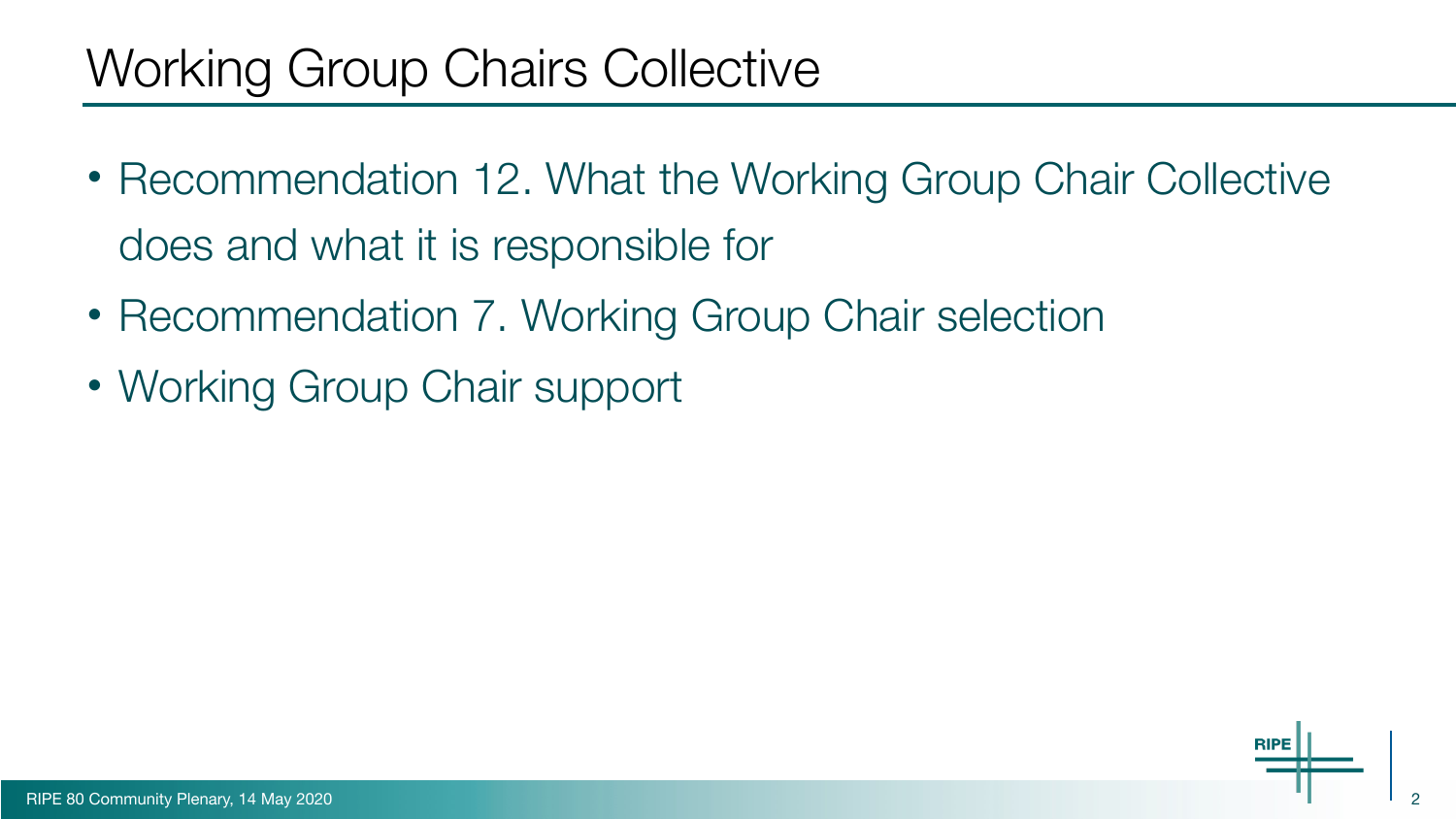# What the WG Chairs Collective Does/Is Responsible For

- Task force
	- Erik Bais & João Damas
- Status:
	- Met this week
	- Early draft
- Next steps
	- Refine draft, publish, solicit input, call for consensus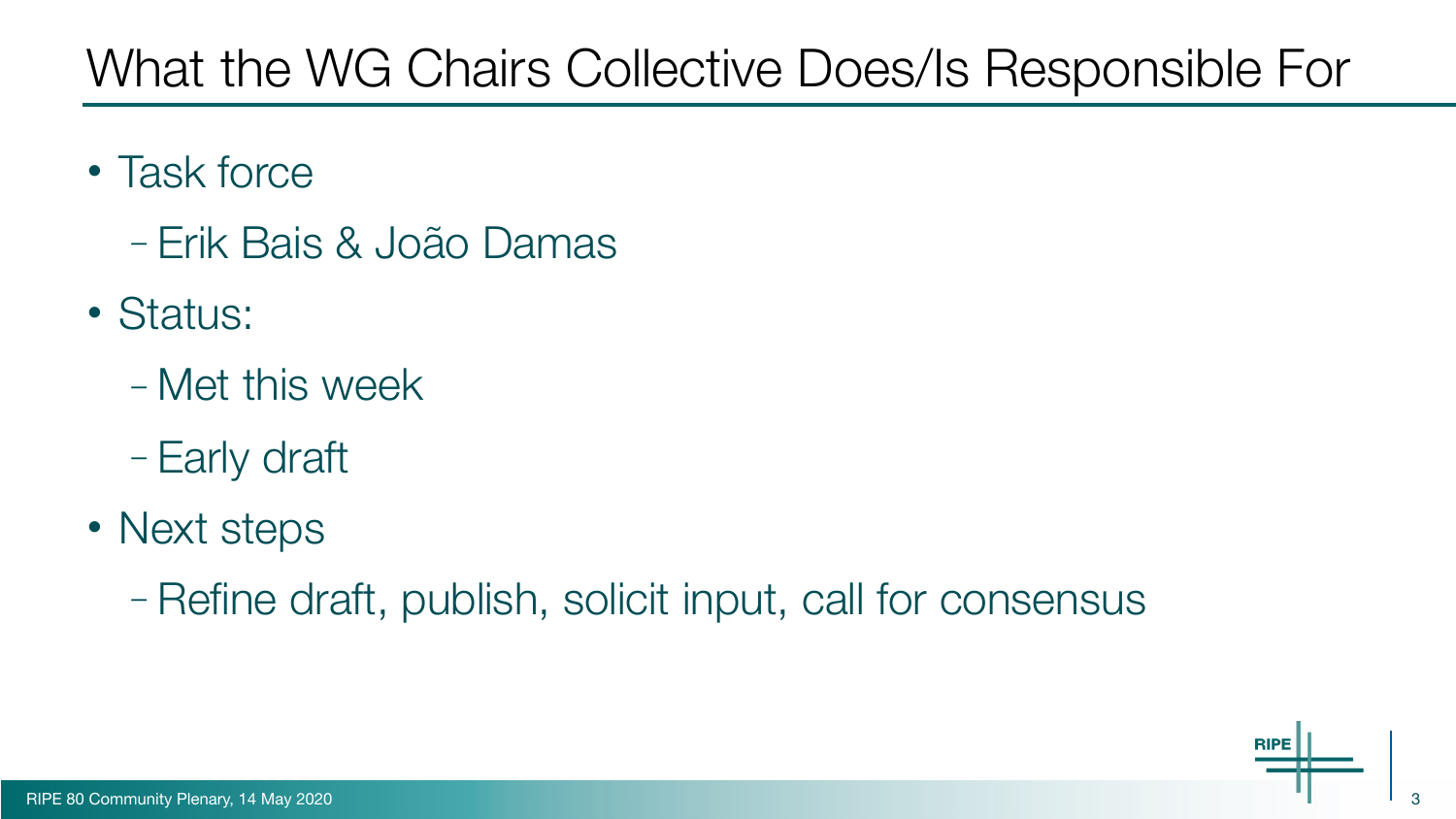# Working Group Chair Selection

- Each Working Group has its own procedure for selecting the working group chairs because there was no consensus among the wg chairs for the proposal made in 2013
	- [https://www.ripe.net/participate/ripe/wg/cc/summaries/task-force](https://www.ripe.net/participate/ripe/wg/cc/summaries/task-force-proposal-on-procedures-to-deal-with-the-tenure-of-ripe-working-group-chairs)[proposal-on-procedures-to-deal-with-the-tenure-of-ripe-working-group](https://www.ripe.net/participate/ripe/wg/cc/summaries/task-force-proposal-on-procedures-to-deal-with-the-tenure-of-ripe-working-group-chairs)[chairs](https://www.ripe.net/participate/ripe/wg/cc/summaries/task-force-proposal-on-procedures-to-deal-with-the-tenure-of-ripe-working-group-chairs)
- Accountability Task Force recommendation 8
	- "Consider aligning the process for selecting working group chairs across the community."
- We now have a formal process for selecting the RIPE Chair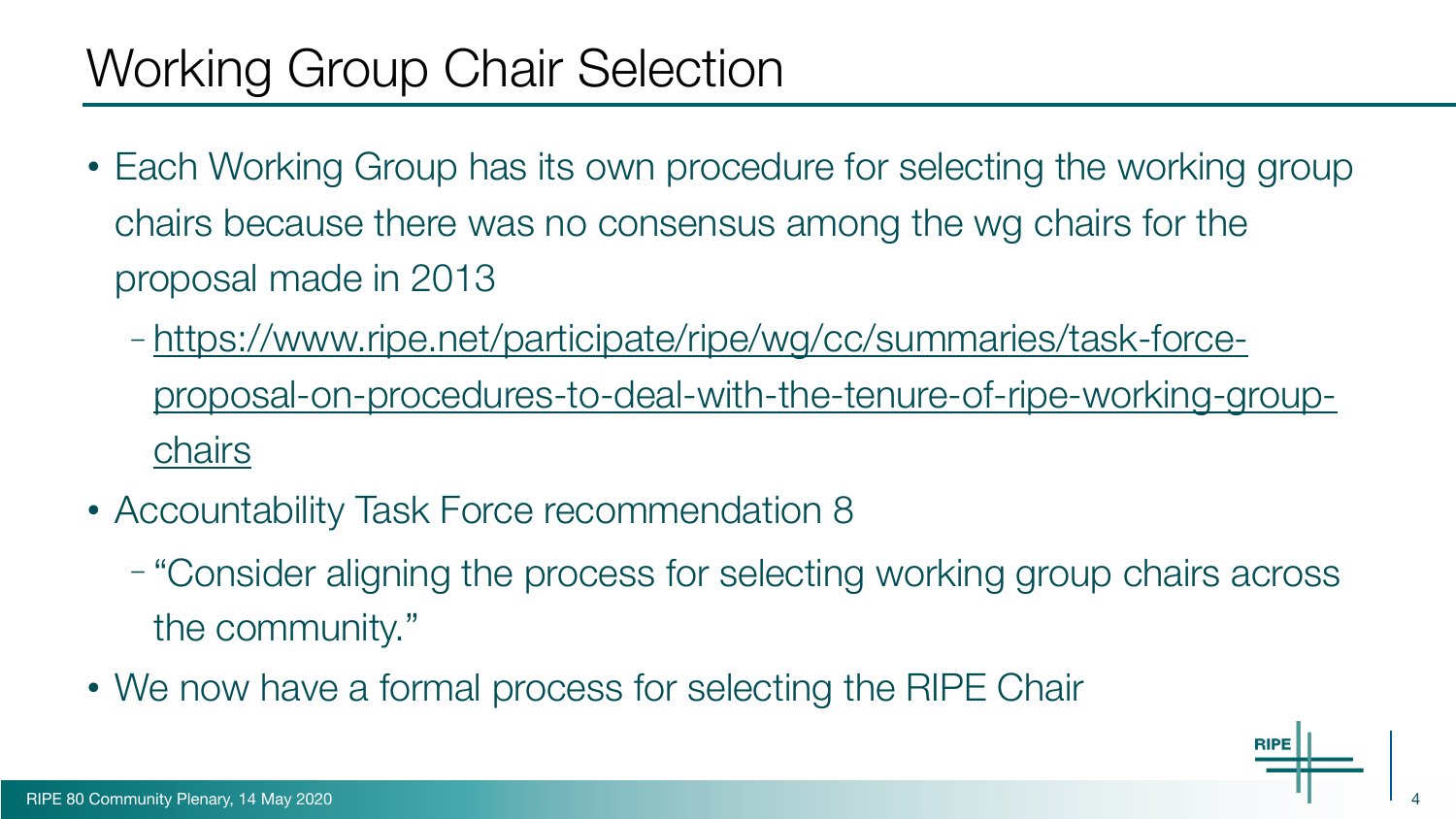## Issues in WG Selection

- Routing WG at the last meeting
- How to conduct at virtual meetings
- Selection of persons should not be done in open ballots
- Speed of the process incumbent always wins
- Understanding of the processes
- Qualifications?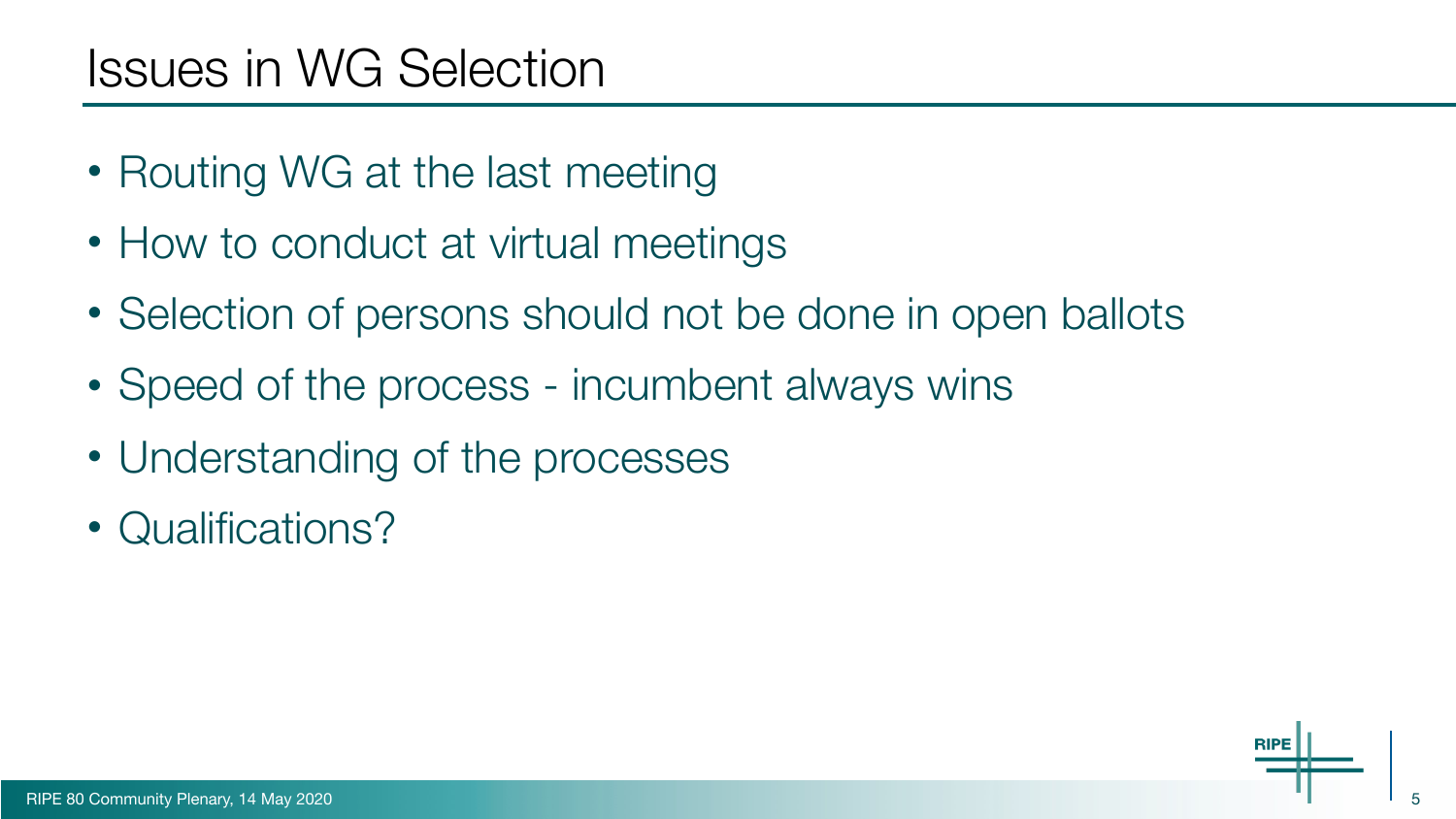## Potential Solutions

- Publish candidates on the web before soliciting supporting statements
- Qualifications
- Who decides
	- NOMCOM?
	- RIPE Chair/Vice Chair
	- Working Group
- How?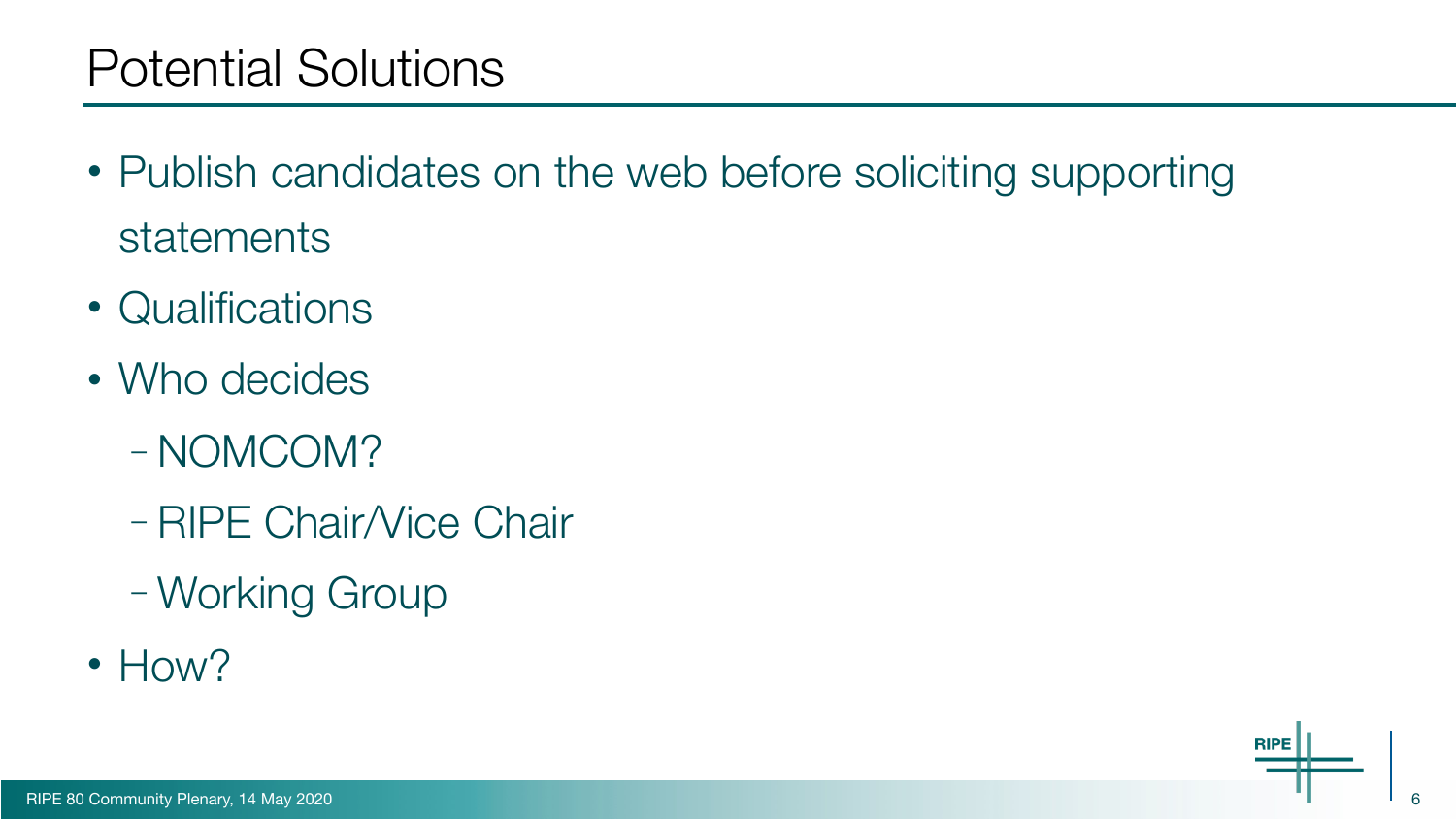## Call for Task Force - WG Chair Selection

#### **• Proposed Mandate**

- Evaluate the current processes
- Gather community input on the suitability of the existing procedures
- Propose a way forward

#### • **Proposed Timeline**

- Evaluation by RIPE 81
- Gather input at RIPE 81
- Proposal by RIPE 82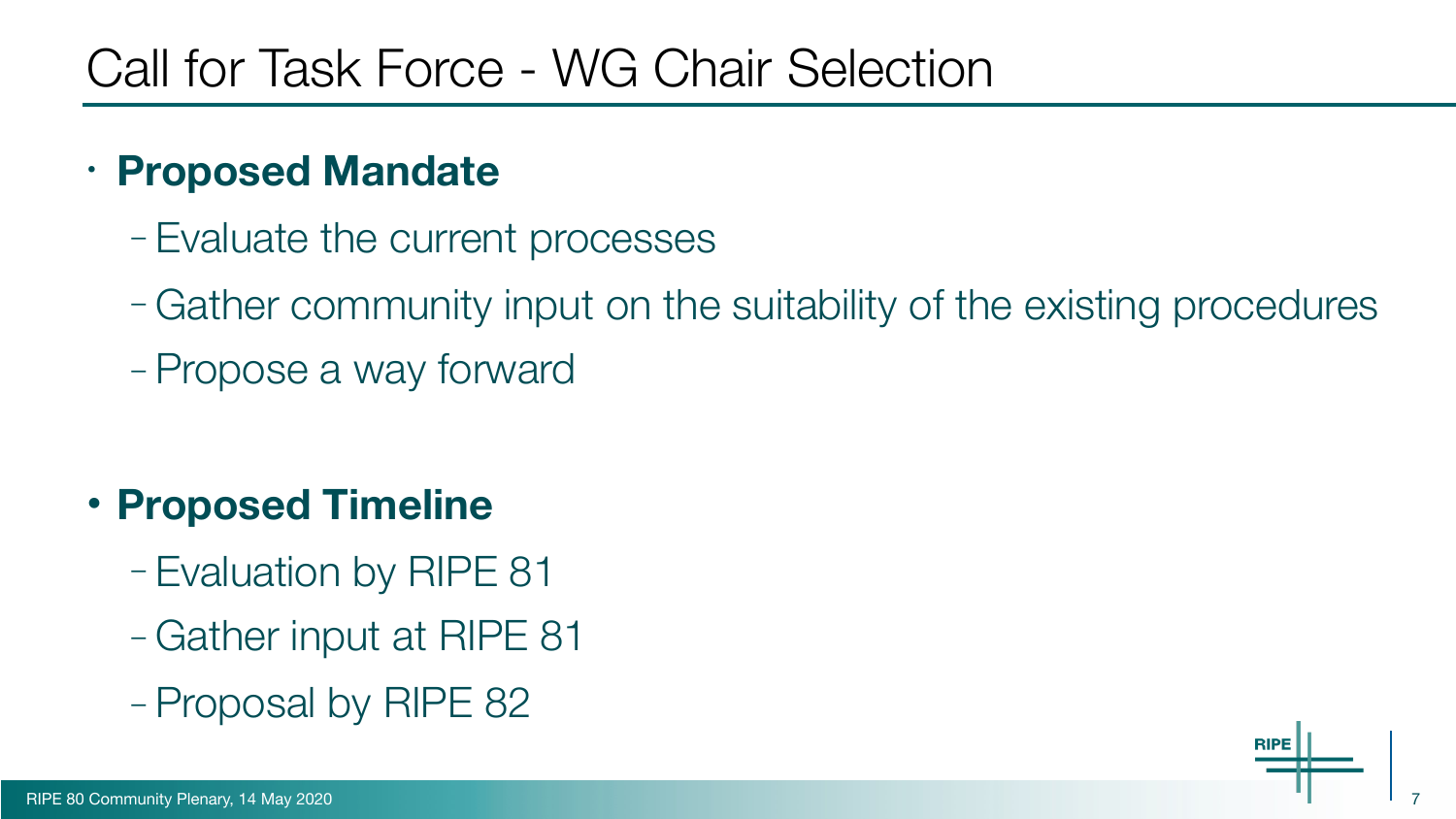From time to time, the question of supporting working group chairs has been raised by individual chairs.

In principle, all RIPE Meeting attendees, including RIPE WG chairs, PC members and presenters are expected to cover the costs of participating in a RIPE Meeting. However, in exceptional cases (for instance, if a WG would end up with no chair during a meeting) a WG chair can apply to the RIPE Chair for financial assistance from the RIPE NCC.

This has been discussed in the WG Chairs group, and strong voices have argued against.

The matter was discussed at EB402 in December 2018 after it was raised by a board member and the RIPE Chair was tasked to make a draft procedure.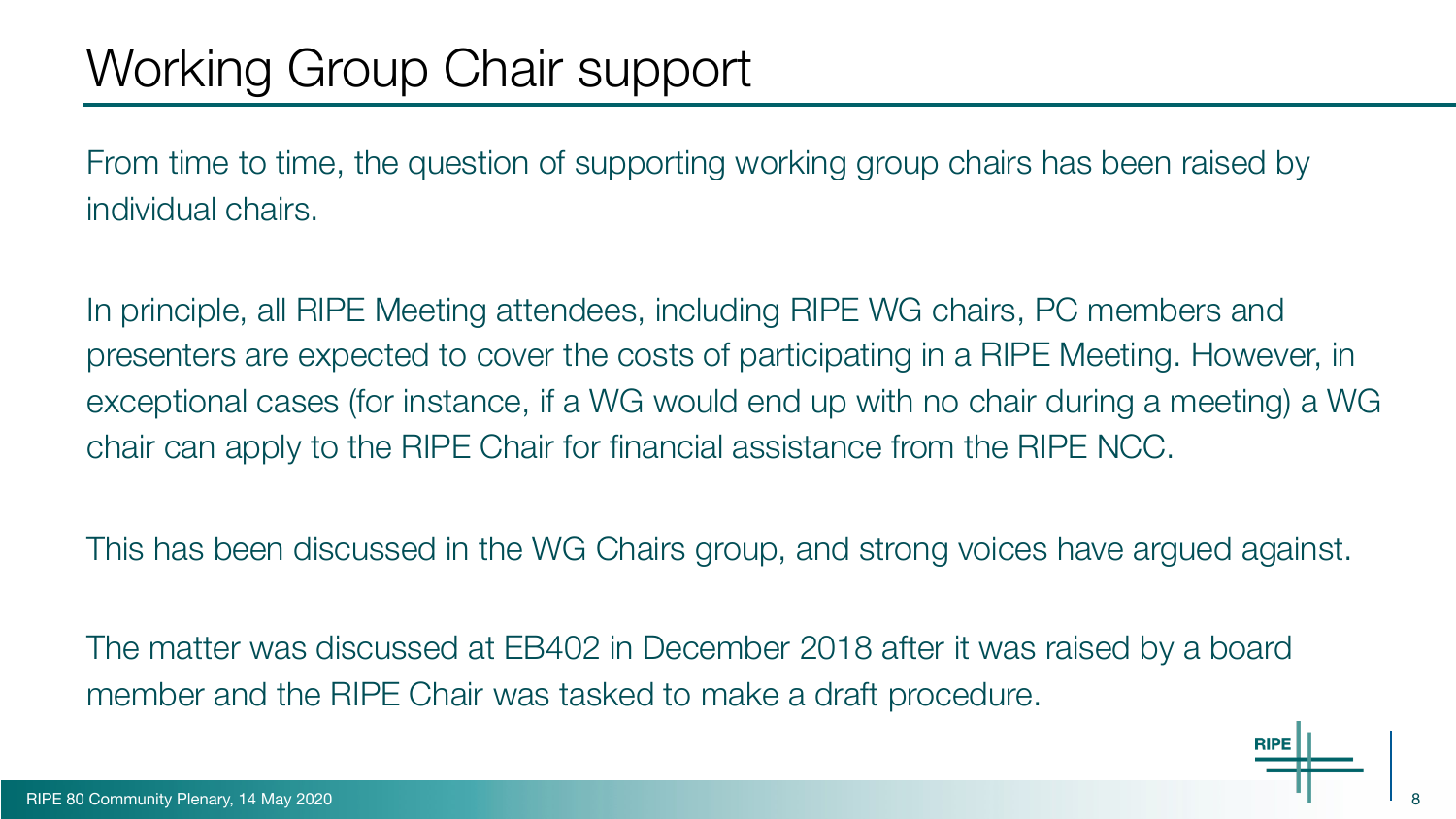#### **Action EB401 / 13/12/2018 / HH**

Funding for RIPE Working Group Chairs: The RIPE Chair will bring forward a draft procedure, with very clear terms and conditions for applications, for RIPE NCC Executive Board review. Afterwards, HH will present a draft procedure to the RIPE Working Group Chairs mailing list for discussion. Status 12-12-2019: In progress

[https://www.ripe.net/about-us/executive-board/minutes/2018/minutes-116th](https://www.ripe.net/about-us/executive-board/minutes/2018/minutes-116th-executive-board-meeting)[executive-board-meeting](https://www.ripe.net/about-us/executive-board/minutes/2018/minutes-116th-executive-board-meeting)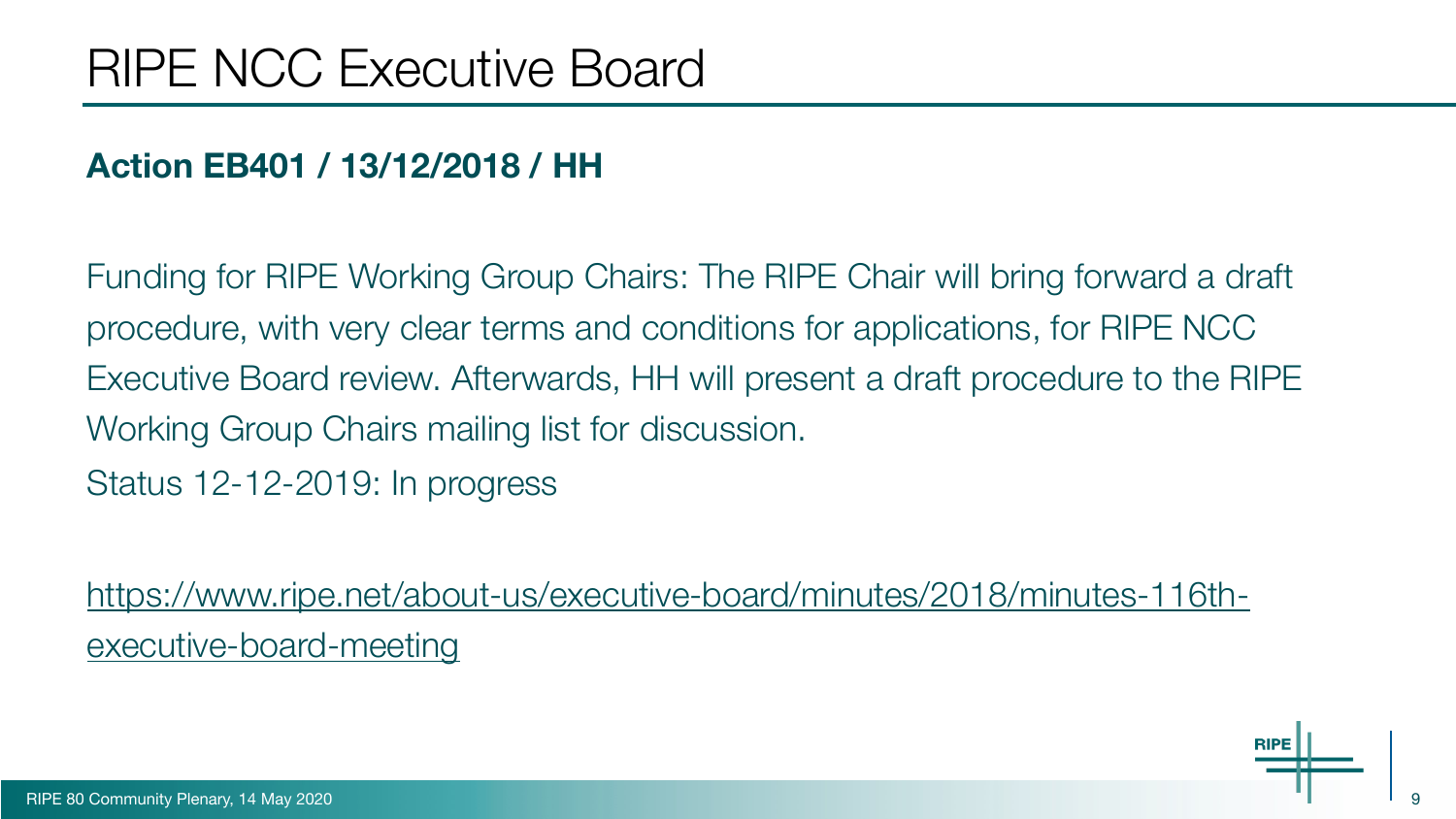- Documented, open and transparent process based on
	- <https://www.ripe.net/participate/ripe/ripe-fellowship>
- Upon request, WG Chairs receive:
	- Full-week ticket for RIPE Meeting
	- Economy travel to/from home country to RIPE Meeting
	- Five nights accommodation near the RIPE Meeting venue